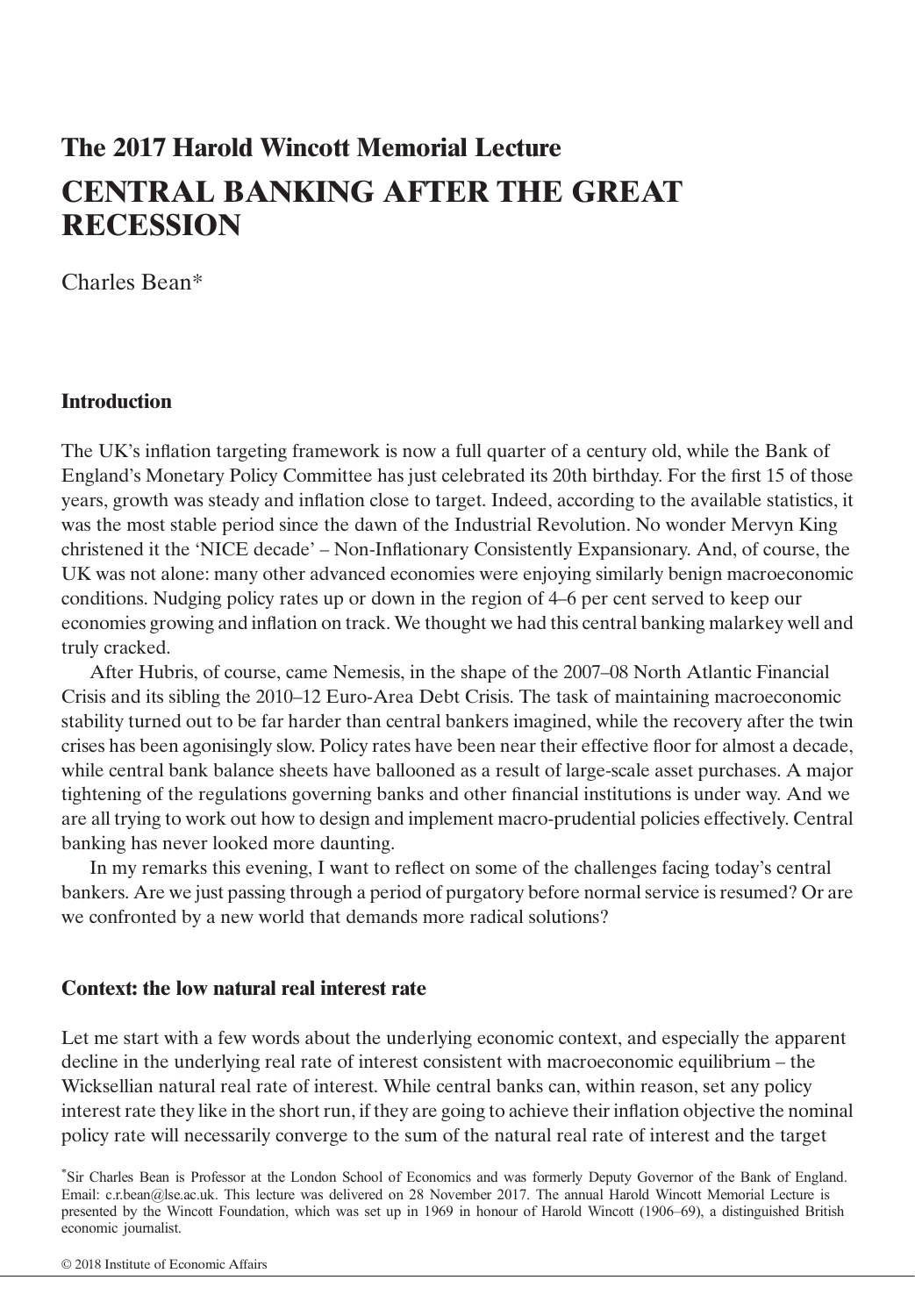inflation rate; if the policy rate is consistently held lower (higher), then there will be excess (insufficient) aggregate demand relative to the economy's capacity and, at least with a conventional Phillips Curve relationship, inflation will explode (implode). The natural real rate of interest is therefore of central importance as, for a given average inflation rate, it will determine the average level of nominal interest rates. It will also determine how much room for manoeuvre the central bank has before it runs up against the effective lower bound on policy rates that arises because banks always have the option of turning their reserve deposits into cash, while households and businesses always have the option of holding cash rather than bank deposits.

Now we cannot observe the natural safe real rate of interest directly. But if market participants expect output in the future to be roughly in line with potential – as would be necessary if the inflation objective is to be met – then the long-term real interest rate on relatively safe bonds ought to provide a rough guide to it. Figure 1 therefore shows a measure of the 'world' ten-year risk-free real interest rate, derived from the inflation-indexed sovereign bonds of the G7 countries (excluding Italy) by King and Low (2014). Notably, this has fallen steadily from around 4 per cent in the mid-1990s to around zero today and is clearly not just a reflection of the extraordinary monetary policies adopted after the financial crisis.

It is also worth noting that this appears to be a relatively unusual period, historically speaking. The only analogous period in the past couple of hundred years when the underlying real rate of interest appears to have been so low for so long is the decade or so after World War II (see, for instance, Reinhart and Sbrancia 2015; Hamilton et al. 2015). But this was a time when market interest rates were subject to caps and segmented capital markets ensured a captive domestic audience for government debt – so-called 'financial repression' – and not at all like the contemporary world of liberalised financial markets.

An important corollary of this substantial fall in the natural real rate is that central banks have ultimately had little choice but to accept that their policy rates need to be at least four percentage points lower today than 20 years ago. Criticisms from politicians and commentators that such policies are penalising savers, driving up asset prices, and so on, rather miss the point that the decline in real and nominal rates over the past 20 years ultimately reflects underlying real forces in the world



Figure 1: 'World' ten-year risk-free real interest rate. Source: King and Low (2014), updated.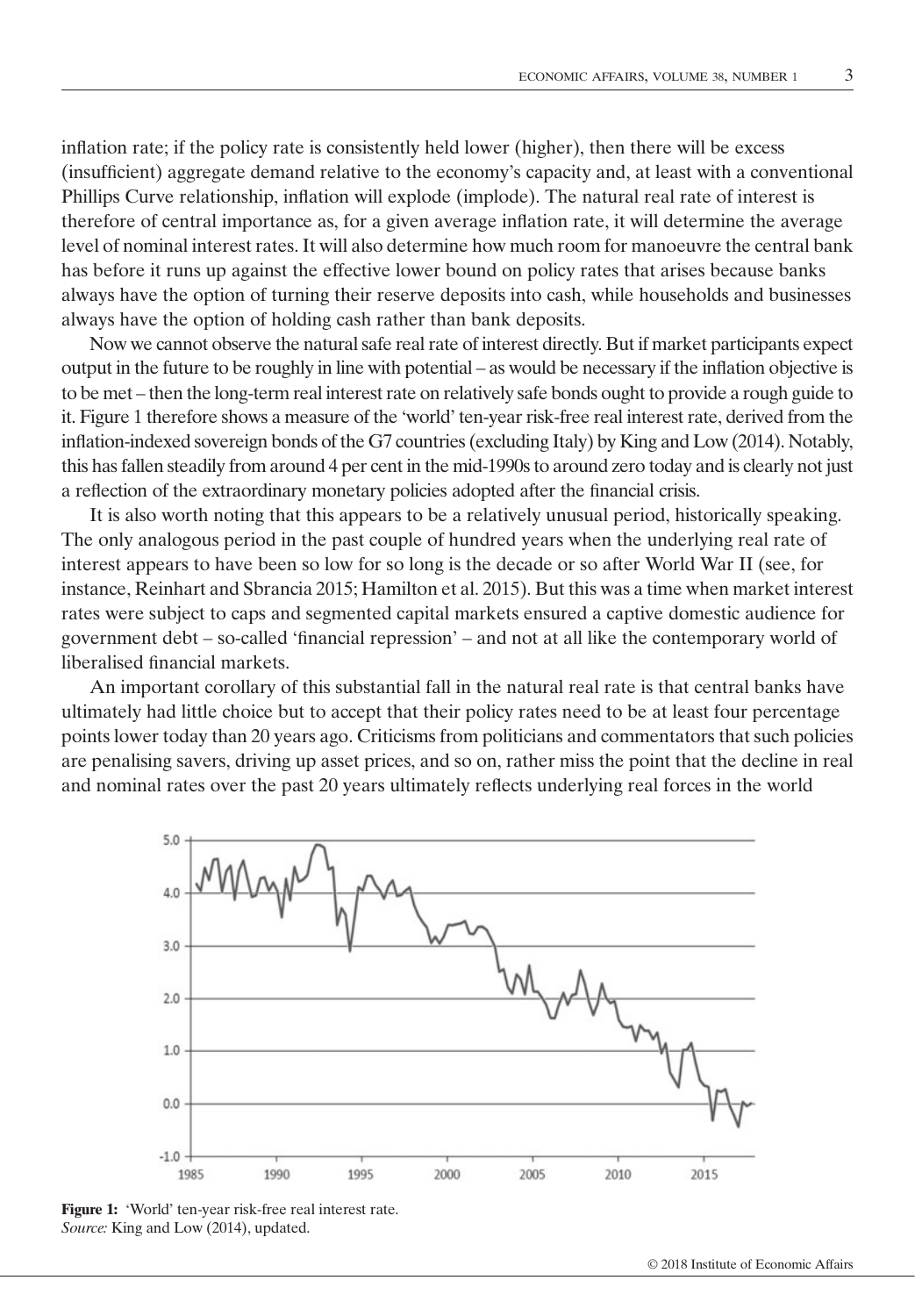

Figure 2: Global capital market.

economy that central bankers are powerless to change. Nevertheless, the fact that technocratic central bankers make the proximate decision as to the level of interest rates plays into some of the political economy considerations that I will come to later.

The conventional framework for thinking about the factors driving the downward trend in the natural real interest rate is portrayed in Figure 2, which shows the international market for loanable funds, together with the corresponding natural real rate of interest. The figure is drawn making the conventional assumption that substitution effects dominate income effects, so that saving (SS) is increasing in 'the' real interest rate, while investment (II) is decreasing. Clearly the observed fall in real interest rates is potentially attributable either to an exogenous fall in the propensity to invest (i.e. a leftward shift in the II schedule) or an exogenous increase in the propensity to save (i.e. a rightward shift in the SS schedule) or to some combination of the two. Identifying which, together with the underlying causes, is clearly important for evaluating the likely future path of the natural rate.

What does the evidence suggest about the relative importance of shifts in savings and investment propensities in the past? Figure 2 suggests that the behaviour of the global savings/investment ratio should help identify which is to blame. Figure 3 shows the savings/investment share for the world.



Figure 3: Savings and investment shares (% of GDP). Source: IMF World Economic Outlook database.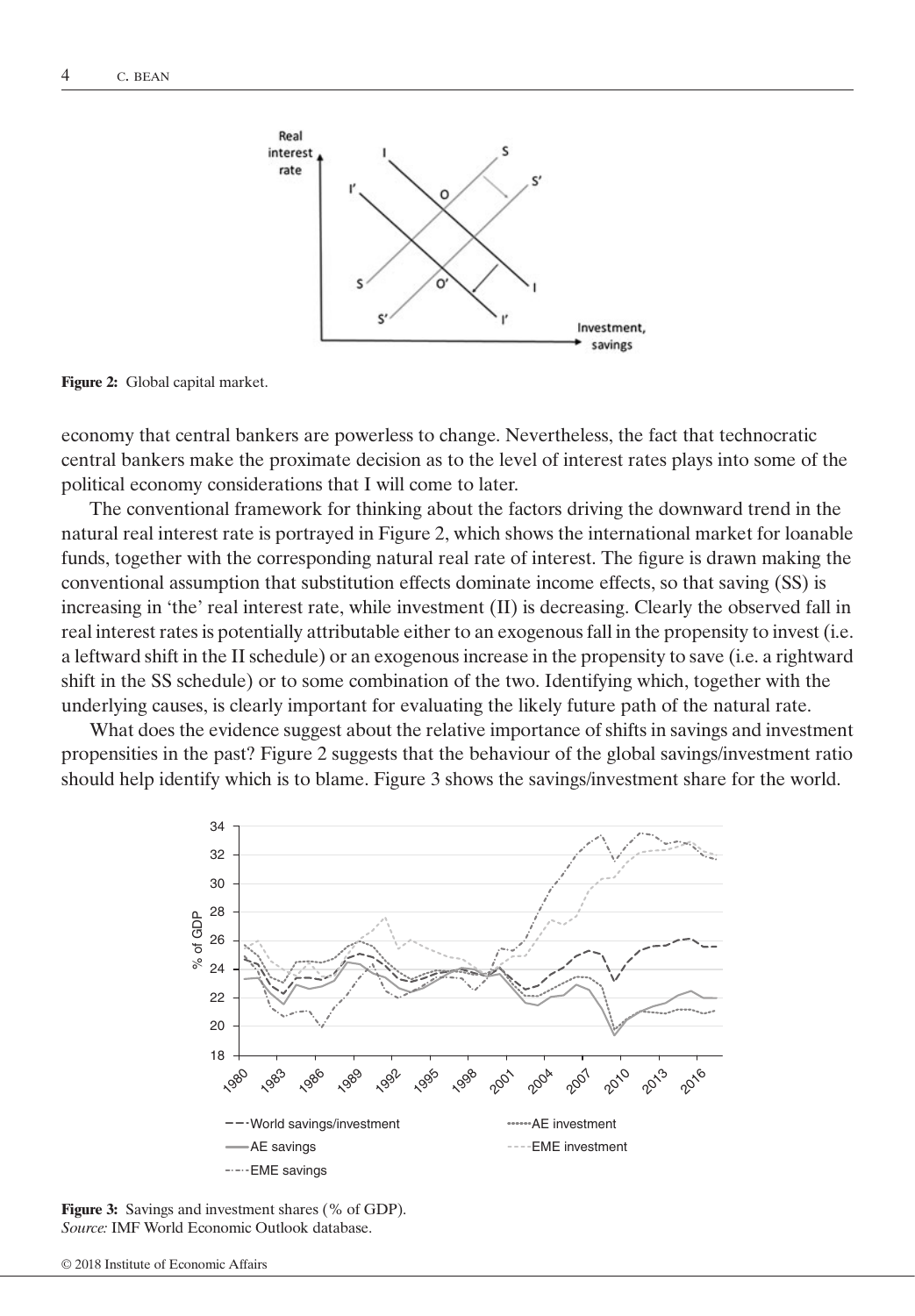The savings and investment shares for the advanced economies (AE) and the emerging and developing economies (EME) are also shown separately, with the corresponding gap between savings and investment reflecting the region's external surplus or deficit.

In fact, the global savings/investment share has been surprisingly stable, with just a very modest upward trend in the years leading up to the financial crisis, a sharp decline during the Great Recession, followed by a resumption of the gentle upward trend. That suggests that both sorts of factors have indeed been at work, with savings factors slightly dominating for much of the period, coupled with a sharp and persistent fall in the propensity to invest following the financial crisis.

There is now quite an extensive literature on the possible sources of the shifts in savings and investment propensities. When the downward trend in underlying real interest rates was first spotted, Bernanke (2005) famously laid the blame on a 'savings glut' in China, reflecting low fertility rates, an inadequate household safety net, and underdeveloped domestic financial markets.

Demography is, however, likely to have had a more widespread impact on saving behaviour. To begin with, longevity has been increasing, unmatched by an equi-proportionate rise in retirement ages. That should tend to raise the savings rates of those in work. But the composition by age is also important. Broadly speaking, the young consume what they get, the middle-aged save during their peak earning years, and the old dissave. Consequently, the difference in the population shares of the middle- and old-aged cohorts is important in determining aggregate savings propensities. Figure 4 shows the past and prospective evolution of the population shares of the middle-aged (40–64 years of age) and the old (65 years and older) for the world excluding China, and for China, where the demographic structure has been changing especially rapidly. The figure also shows the difference between the two cohort shares as, together with their respective income profiles, this is what really matters for aggregate savings. This difference has been rising steadily for the past couple of decades, has just peaked and is projected to fall quite sharply over the next three decades. The coincidence of the timing of the upward leg of the difference in population shares with the trend downwards in real interest rates is highly suggestive.



**Figure 4:** Past and projected population shares for  $(a)$  world excluding China and  $(b)$  China. Source: United Nations.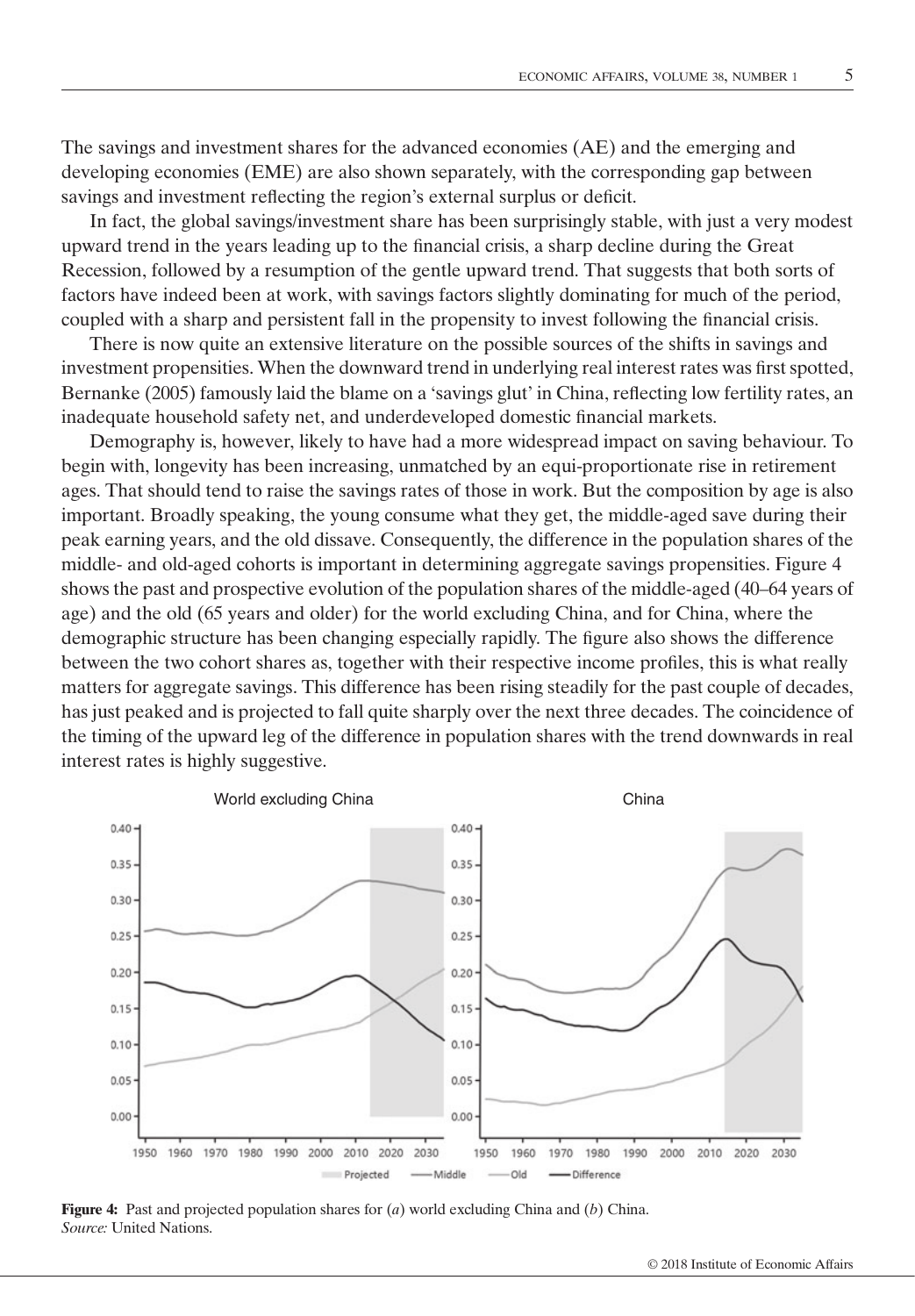Finally, the financial crisis and the regulatory response has led banks to shrink their balance sheets, which in turn has been associated with a tightening in the supply of credit. Moreover, highly indebted households and businesses have also cut back spending in order to reduce their vulnerability to future adverse shocks. This must have been an important factor in the past few years.

As far as shifts in the propensity to invest are concerned, weak aggregate demand and heightened uncertainty since the financial crisis have surely played a role. In Summers' (2013, 2014) 'secular stagnation' thesis this is exacerbated by the constraints on monetary policy imposed by the interest rate lower bound and the unwillingness of governments to use fiscal policy more aggressively, leading to a malign feedback loop.

Authors such as Gordon (2016) have gone further, arguing that the weakness in investment is more deep-seated and driven by dwindling opportunities for innovation, together with slowing growth in the working population. Gordon, for instance, argues that the rapid growth of the past 250 years was on the back of three great 'general-purpose' innovations – the steam engine and the railroads; electricity and the internal combustion engine; and the digital revolution – and that the main gains from these have now been realised, so that the rate of total factor productivity growth is returning to the slower rates experienced before the Industrial Revolution.

Were this to be the case, the future would indeed be bleak. But personally I do not find this argument that persuasive, which seems to speak more to our limited abilities to see what possibilities the future may hold.While productivity growth has certainly been weak over the past few years – on both sides of the Atlantic – much of that may just be a legacy of the financial crisis and will fade in due course.

Moreover, past experience suggests that it can take a long time for the effects of new technologies to be fully felt. For instance, the 1970s and 80s saw a similar productivity slowdown, leading Robert Solow famously to remark in 1987 that 'You can see the computer age everywhere but in the productivity statistics', just before it finally did show up in the data! With us only just beginning to explore the possibilities of artificial intelligence (AI), it seems rather premature to conclude that the digital revolution has run its course (for more in this vein, see Brynjolfsson and McAfee 2011). Moreover, other recent scientific advances, such as nanotechnology and genetic engineering, also offer extraordinary future possibilities (Mokyr 2013).

The foregoing discussion treats the factors driving savings and investment as exogenous to monetary policy decisions. Economists at the Bank for International Settlements, most notably Claudio Borio, take a somewhat different view. In particular, he has argued that while setting the policy rate in line with the Wicksellian natural real interest rate may be consistent with achieving macroeconomic equilibrium today, it may nevertheless be associated with growing financial imbalances that are prone to result in a future financial crisis, requiring an even lower natural rate subsequently in order to maintain short-run macroeconomic equilibrium (e.g. Juselius et al. 2016). Hence, the economy moves through a sequence of ever larger boom–busts in financial markets, even though inflation out-turns point to the achievement of macroeconomic equilibrium.

This is an important qualification. Indeed, one does not need to assume periodic financial crises to make the argument fly. Monetary policy operates through a variety of channels, the primary consequence of which is to encourage private agents to bring forward spending from the future to the present. It is thus well suited to filling in temporary shortfalls of demand relative to supply. It is less well suited to making good long-lived shortfalls in demand. Stimulatory monetary policy should be a bridge rather than an ever-extending pier. A better response to a problem of weak demand when the natural real interest rate is low is to look to fiscal and structural policies that encourage investment and discourage saving.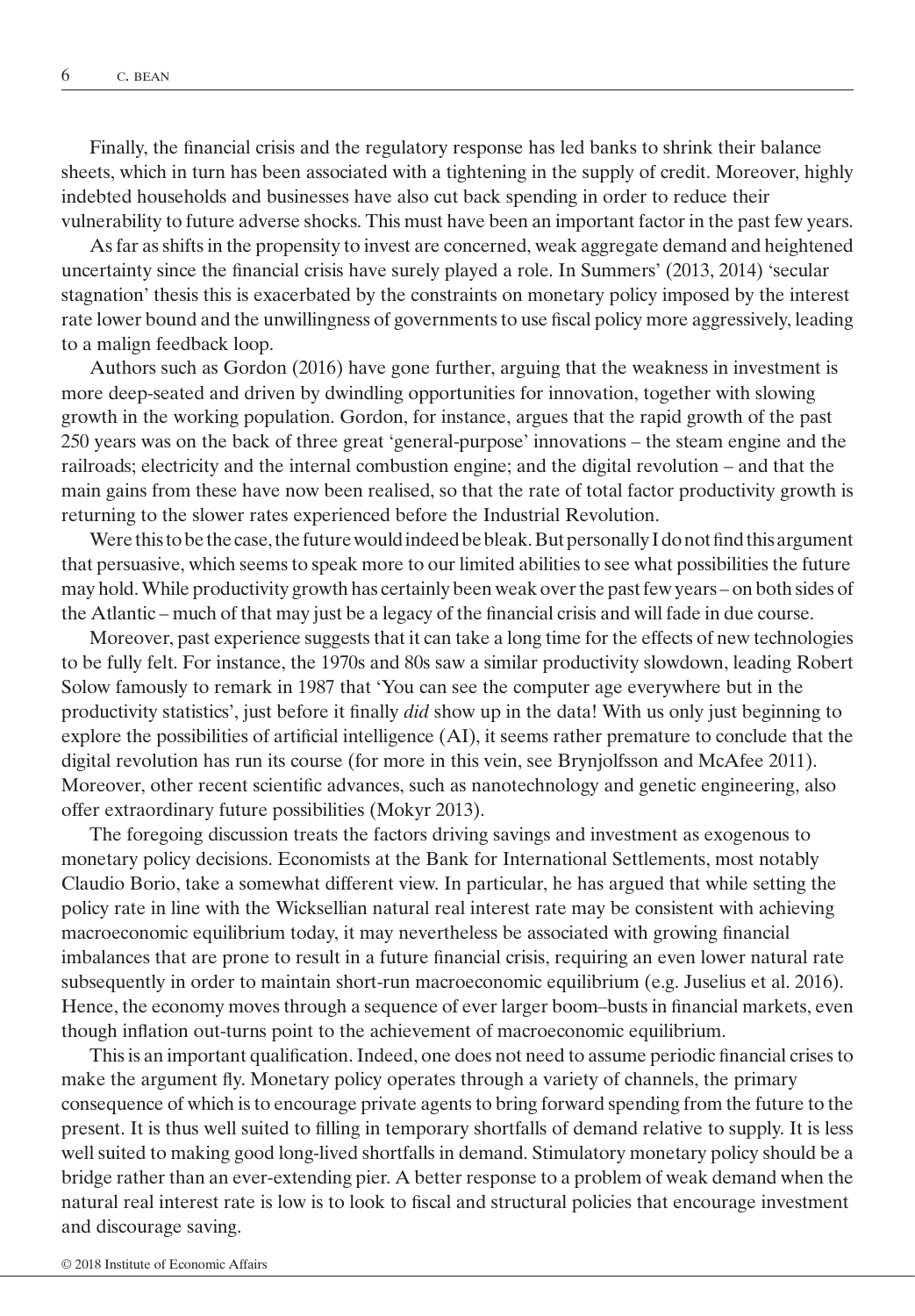A key issue is whether or not the current state of affairs is the new normal. The prospective rise in the population share of the retired relative to that of the middle-aged provides one reason for expecting some upward pressure on the future natural real interest rate. And though the AI revolution may well pose difficult social challenges, it should at least lead to an increase in the demand for funds to invest in robots and the like. So there are, I think, some reasons to expect the natural interest rate to recover. And were that to happen rapidly, it could be associated with sharp falls in asset prices. But just as the original decline took a couple of decades, so it seems likely that the reversal will itself be gradual. Central banks will therefore need to operate against the background of a low natural real interest rate for some while yet.

### The implications for monetary policy

As noted above, the most obvious consequence for central bankers of a low natural real interest rate is that, for a given average inflation rate, the effective lower bound (ELB) on policy rates is more likely to bite. Before the crisis, this was thought to be only a minor issue in the prevailing benign macroeconomic climate, where such episodes would be infrequent and short-lived (for example, Reifschneider and Williams 2000). Recent experience clearly suggests such optimism was unwarranted: a lower natural rate coupled with larger and more persistent adverse demand shocks means that such episodes are likely to be both frequent and persistent.

In such circumstances, there are broadly two approaches when the ELB bites. The first is directly to relax the ELB constraint in some way. The second is to raise demand today by lowering future interest rates instead.

## Relaxing the ELB constraint

The most obvious way to relax the ELB constraint would be to raise central bank inflation targets from 2 per cent to, say, 4 per cent, thus providing an extra two percentage points room for manoeuvre (for example, Blanchard et al. 2010). This seems like a no-brainer, but there are at least three counter-arguments. First, 2 per cent inflation is probably near enough to price stability for households and businesses largely to ignore it but that ceases to be the case when inflation is running at 4 per cent; being able to forget about inflation probably has considerable social value even if it does not figure in economists' models. Second, even though it might have been helpful if inflation targets had been higher at the outset of the crisis, raising them when many central banks have been struggling even to meet their current targets is hardly conducive to maintaining credibility. Finally, an increase in the inflation target could also engender expectations that fiscally challenged governments might be tempted to press for even higher inflation in order to inflate away the real value of nominally denominated debt, generating a rise in the inflation risk premium.

Instead, central banks could seek to relax the nominal lower bound constraint itself. Here several more exotic options have been suggested: removing scope for avoiding negative interest rates by getting rid of cash altogether (Rogoff 2016); raising the opportunity cost of holding cash by taxing it (Gesell 1916); and letting the price of cash relative to reserves fall over time (Buiter 2009, after Eisler 1932). The first two are likely to be politically unpopular, especially as their overt purpose is to make it more costly for people to transfer purchasing power over time, while the last has the same effect indirectly.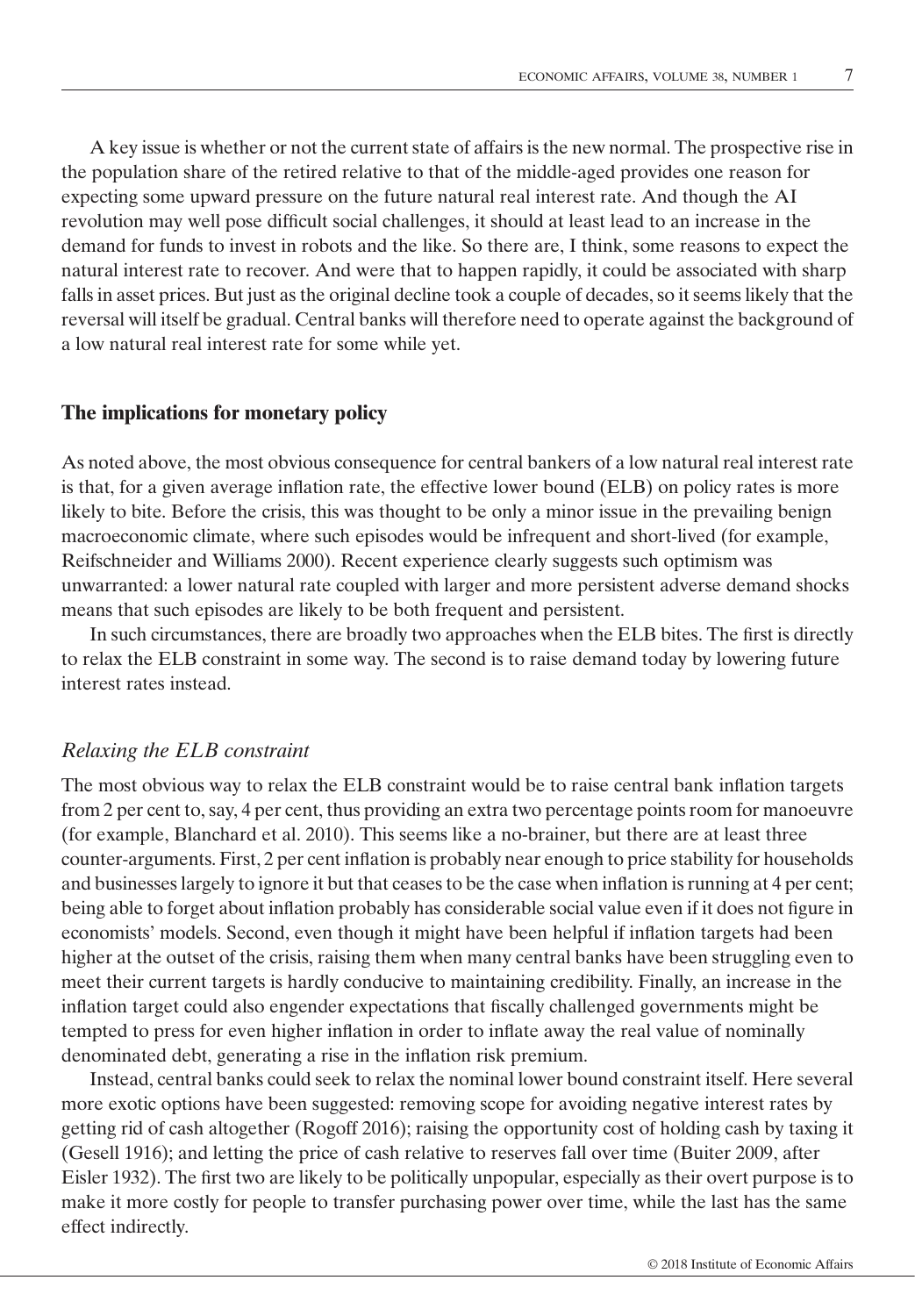#### Manipulating the yield curve: forward guidance

In practice, central banks near the ELB have relied on boosting aggregate demand by pushing longerterm real interest rates down instead, either through steering market expectations of future policy rates downwards ('forward guidance') or through large-scale asset purchases ('quantitative easing').

In the academic variant of forward guidance, committing to keep policy rates'low for long' lowers the future real interest rate not only by lowering the future nominal interest rate but also by generating excess future inflation (Woodford 2012). Such a policy is, however, time-inconsistent, as once the emergency is over the central bank has no incentive to validate its past promise to generate an inflationary boom while policymakers cannot tie the hands of their successors. Consequently, promises that rates will stay 'low for long' are only likely to be credible for a rather short period ahead.<sup>1</sup>

In practice, such guidance has been more directed to better communication of central banks' reaction functions – what is sometimes referred to as 'Delphic' guidance – rather than an 'Odyssean' attempt to implement a time-inconsistent policy path (Moessner et al. 2015). Certainly that was the intention of the guidance introduced by the Monetary Policy Committee (MPC) in August 2013, which linked even the mere contemplation of a policy rate increase to unemployment falling to at least 7 per cent so as to pre-empt a premature rise in market interest rates. Commentators and market participants, however, focussed on the central projection for when that condition would be met, essentially turning a statement about a reaction function into an unconditional expectation about when rates would rise. But, of course, the failure of productivity growth to recover as expected meant unemployment reached the critical point of 7 per cent much earlier than we anticipated, leading to scorn about the value of MPC's forward guidance. In my view, this episode provides a good illustration of the potential pitfalls in trying to communicate even reasonably simple state-contingent policy guidance.

#### Manipulating the yield curve: asset purchases

In any case, the more important weapon in dealing with the current ELB episode has been purchases of assets – typically, though not exclusively, longer-term government bonds – by the central bank, paid for by the creation of more bank reserves ('quantitative easing' or QE for short). In the US, euro area and UK, central bank balance sheets have swelled to around a quarter of annual GDP, while in Japan it is nearer 100 per cent.

The transmission mechanism of QE potentially operates through three channels: a portfoliorebalancing channel, whereby the reinvestment of the proceeds from the asset sales into substitute assets results in a generalised rise in asset prices, so lowering the cost of capital and raising spending through wealth effects; a bank-liquidity channel, whereby the increase in bank reserves prompts an expansion in credit supply; and a signalling channel, whereby asset purchases reinforce expectations that policy will remain accommodative. On the Monetary Policy Committee, we placed most weight on the first of these and event studies, of which there are now quite a few for several jurisdictions which suggest that asset purchases equivalent to 10 per cent of GDP can be expected to lower ten-year bond yields by 50–100 basis points (see, for instance, the studies referenced in Gagnon 2016), though there are reasons to expect the effects to be more pronounced when markets are dysfunctional.

Could the central bank ever run out of assets to buy? This seems difficult to imagine as purchases need not be confined to government bonds but could include private credit instruments, equities, housing, even fine art. And those assets could be foreign as well as domestic in nature. So the logical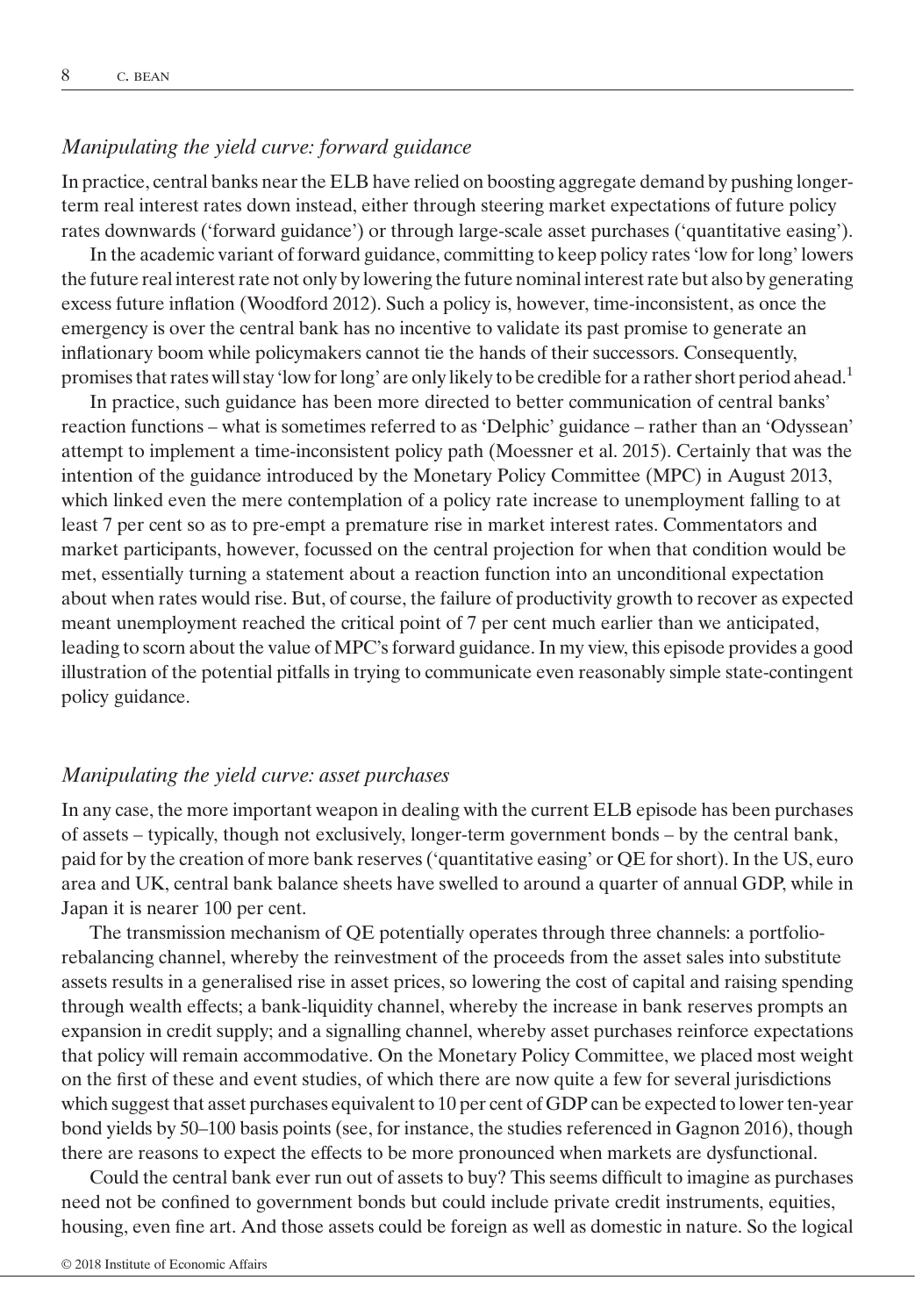limit to central bank asset purchases is an awfully long way off. But buying a broad range of private assets does take the central bank into territory that is more naturally the domain of the fiscal authorities and carries implications for the institutional set-up governing monetary policy. I shall say more on this later.

QE has, it is fair to say, been somewhat controversial, and has become more so over time. Some of this criticism is misplaced but some has more substance. The misplaced criticism is that QE 'distorts' market prices. It is certainly true that QE affects market prices – that is its aim. But in what sense is it a distortion? Bank reserves paying the policy rate are very similar to short-term Treasury Bills, the main difference being that only commercial banks can hold reserves. So conventional QE is akin to a debt management operation that shortens the duration of the consolidated public sector's (i.e. amalgamating the central bank into the public sector) liabilities. We do not get exercised about the Debt Management Office's issuance decisions, so why should we be so concerned about the Bank of England altering the structure of public debt for macroeconomic reasons?

A more salient criticism is that, by raising asset prices, QE has a distributional impact, benefitting the asset-rich and penalising those planning to accumulate assets. It therefore benefits not only the wealthy but also older people, while the young lose out.<sup>2</sup> Of course, conventional interest rate policy in normal times has distributional effects: raising rates benefits savers and harms debtors, as well as destroying jobs (and vice versa). But, by and large, the movements are seen as temporary and are accepted as a necessary by-product of the central bank pursuing its mandate to stabilise inflation. In principle, QE should be viewed in the same light, but in practice, to the uninformed (or cynical) observer, it looks like a policy to help the rich. Whether the monetary policy remit needs to be modified to take account of such distributional concerns is something I also return to below.

#### Helicopter money

Before turning to the governance of monetary policy, however, I want to take a little detour on the subject of 'helicopter money', which some have advocated as an antidote to a lack of aggregate demand at the ELB, especially when fiscal space is limited (see, for example, Bernanke 2002; Buiter 2014; Turner 2015).

In his classic paper on the optimum quantity of money, Friedman (1969) imagined a permanent monetary injection accomplished by showering the economy with dollar bills from a helicopter. Because this extra cash is costless to produce but valued by households, it raises wealth and aggregate demand. Analytically, it is equivalent to a bond-financed temporary income tax cut combined with conventional, though permanent, quantitative easing in which the central bank buys the newly issued bonds and then keeps them on its balance sheet indefinitely. The monetary leg of this means there is no problem of Ricardian equivalence that might arise if only the first leg were carried out.

Now, unlike some central bankers, I do not object to such a policy on principle, provided that it is undertaken in pursuit of the central bank's monetary policy objectives rather than to bail the government out of a fiscal hole. But there are two substantive practical issues.

First, while the injected cash pays no interest, once that cash is deposited in banks it will be converted into bank reserves that do bear interest (remember that reserves are very similar to Treasury Bills). Consequently the policy in practice creates an additional liability of the consolidated public sector (government plus central bank), so potentially reintroducing a problem of Ricardian equivalence. This could only be avoided if banks' reserve holdings are somehow compensated at a lower rate.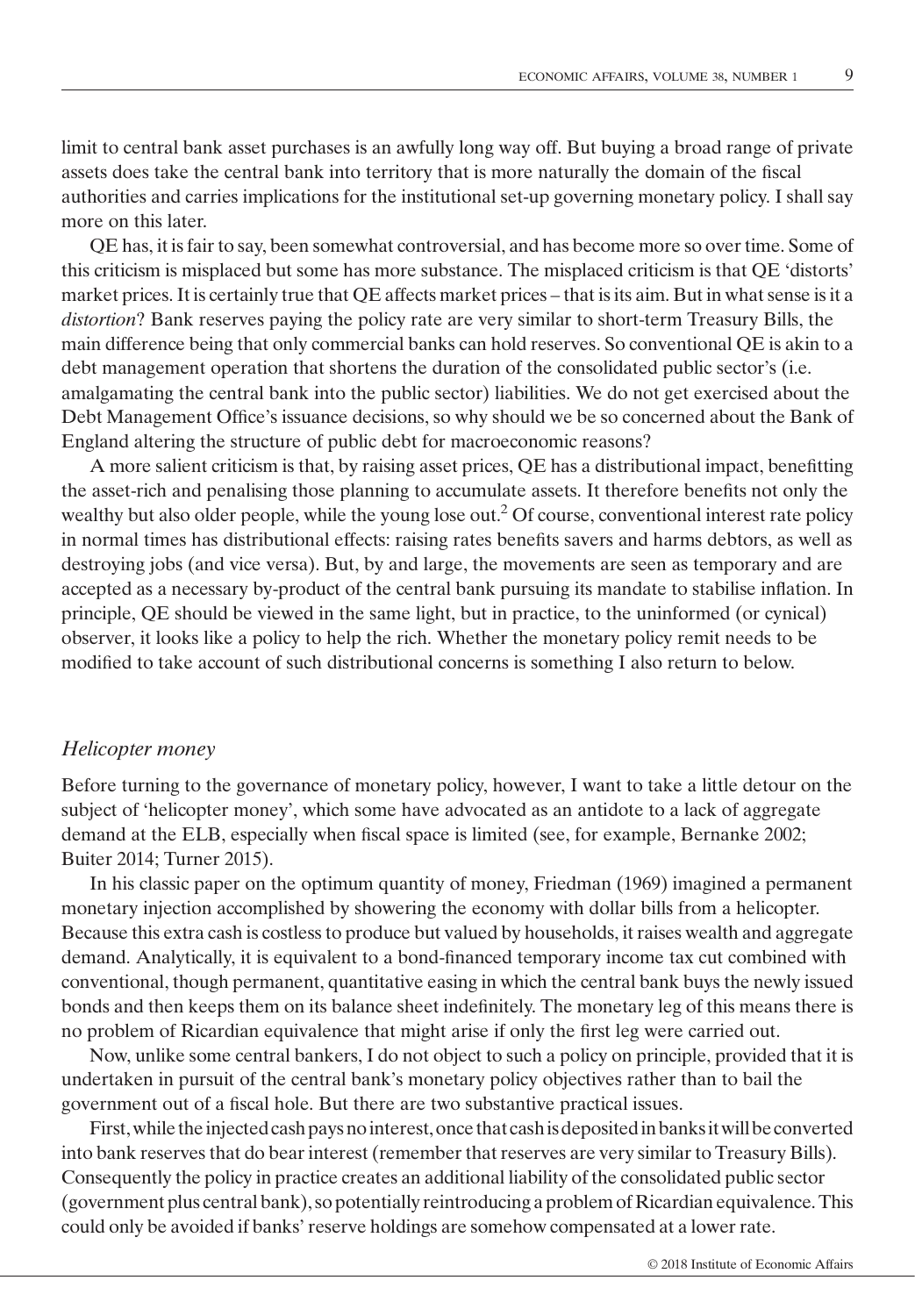Second, the monetary injection is supposed to be permanent. But central banks can always withdraw the extra high-powered money by selling assets if it is necessary to meet their monetary policy objectives: in effect, the Friedmanite helicopter also has a big vacuum cleaner attached! As today's government and central bankers cannot constrain their successors, how then is the original injection to bemade credibly permanent, especially asit constitutesjust a part of the stock of high-poweredmoney?

Indeed, one can go further. The monetary injection will turn out to be permanent if, but only if, it is consistent with meeting the inflation objective in the future. And, of course, that is equally true of the quantitative easing already undertaken; it will be unwound if, and only if, it is consistent with meeting the inflation target in the future. So I cannot see that there is some distinctly new and untried policy here that is yet to be enacted by governments and central banks. Rather, like Molière's Monsieur Jourdain, they have been doing it already.

#### The governance of monetary policy

Let me now turn to the governance arrangements for monetary policy. Academics are sometimes wont to talk about 'central bank independence' as though the central bank is a distinct and separate institution from government. The reality could not be more different. All central banks are ultimately creatures of the state, either in actuality or potentially. They derive their powers from the state and the state can take those powers away should it wish. The one possible exception is the European Central Bank, which derives its powers by virtue of an international treaty, with a new treaty being necessary to rescind or expand them.

Consequently, rather than talk about central bank independence, it is more helpful to think in terms of the tasks that are delegated to it by government and where the precise arrangements governing the principal–agent relationship may vary according to the nature of the task in question. A central bank may be delegated a high degree of independence for some of its functions, but have very little in others. When does it make sense to delegate a function? There are several relevant criteria.

First, there has to be a good reason for delegation rather than the principal (government) carrying out the task. That could be because of the technical complexity of the task – that applies for bank supervision, for instance. Or the principal may place too much weight on short-term objectives relative to the long term. That is relevant for monetary policy, where there may be a temptation to exploit the short-run Phillips Curve in order to generate higher activity, even though in the long run it just leads to higher inflation.

Second, if the task is delegated, it needs to be properly delegated and not subject to discreet influence from the principal. But, as a quid pro quo, the agent also needs to be accountable for delivery of its mandate. That seems to be a minimum requirement in a democratic society. It thus requires both a well-defined goal against which performance can be assessed and appropriate mechanisms for public accountability, such as appearances before representatives of parliament.

Third, the execution of the agent's task ideally needs to have only limited impact on other objectives that are not within its remit and that are the responsibility of the principal, or else be open to mitigating action by the principal. Obvious examples here are fiscal and distributional consequences.

Broadly speaking, I think the monetary arrangements introduced by the new Labour government in 1997 have proved to be pretty well designed. At least during my time on the Committee, the government never once attempted to influence our decisions. Inflation has on average been close to target and the volatility of inflation has been quite low. And the specification of the remit, which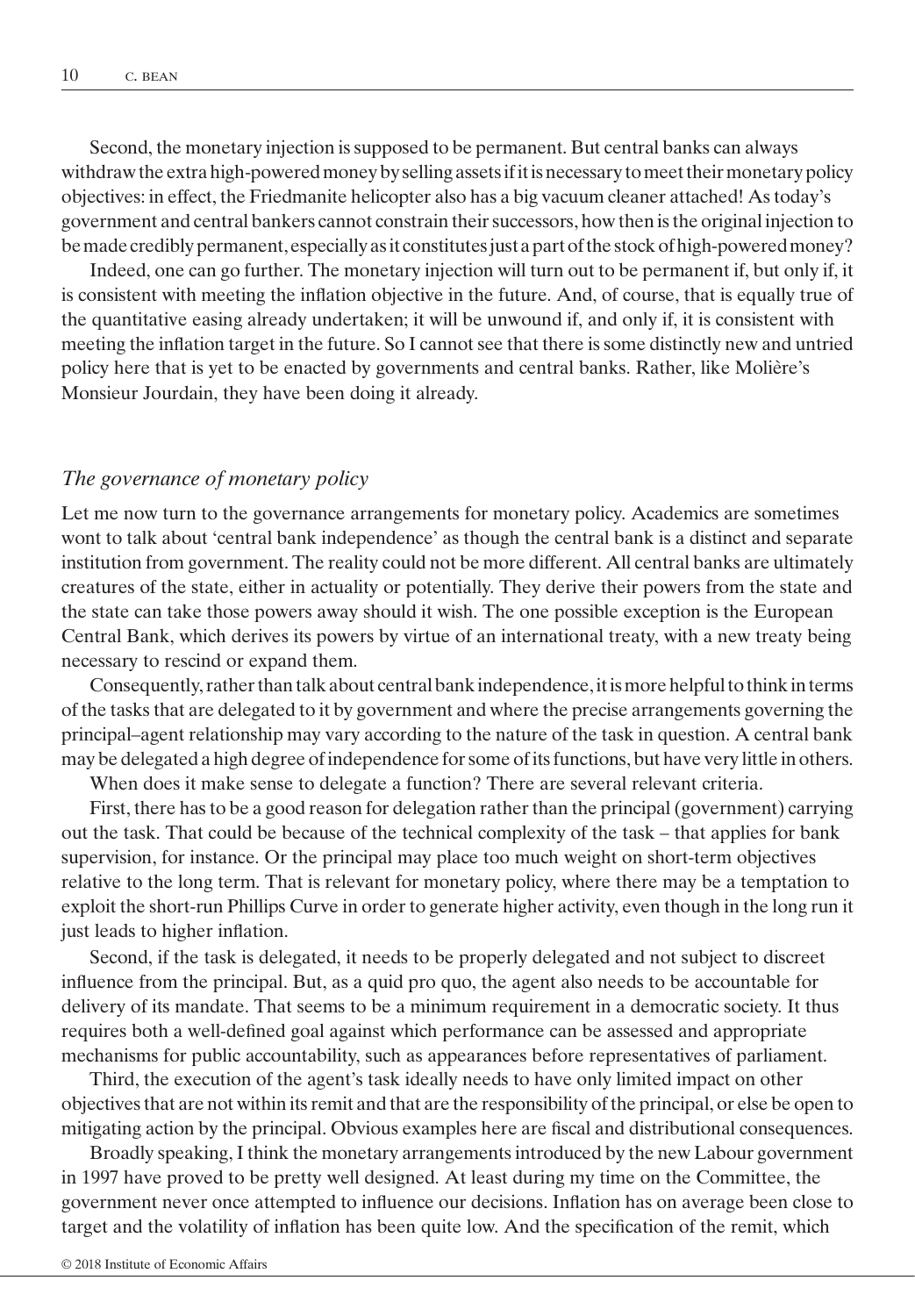allows the MPC to accept temporary deviations of inflation from target in order to limit the volatility of output and employment, has allowed it to respond sensibly to supply shocks – it has not behaved as an 'inflation nutter'.

Some critics claim that the regime failed because it resulted in an excessive focus on stabilising inflation and ignored the consequences for financial stability and thus contributed to the financial crisis and subsequent Great Recession. To me, though, the true failure lay not in the monetary policy regime but rather in the prevailing pre-crisis wisdom that financial institutions could be trusted to handle the risks on their balance sheets appropriately, and in policymakers' lack of appreciation of the consequences of a plethora of distorted incentives. Even if the Chancellor's remit to the MPC (and the statutory objectives of the US Federal Reserve and the European Central Bank) had included an explicit mention of financial stability, I doubt that it would have resulted in much difference in monetary policies. That said, I think the addition in 2013 of financial stability risks as a reason for the MPC to choose to undershoot the inflation target, when they cannot be dealt with through macro-prudential policies, $3$  is an eminently sensible modification that allows explicitly for the sort of 'leaning against the wind' policy advocated by the Bank for International Settlements (see, for example, Borio and White 2003; White 2006, 2009).

The key question, however, is whether the regime remains fit for purpose in a world of persistently low natural real interest rates and periodic large-scale asset purchases. In such a world, the distinction between monetary and fiscal policy becomes increasingly blurred, while distributional consequences also become more prominent.

Let me start with the fiscal aspects. On the presumption that the central bank's profits ultimately belong to the exchequer, monetary policy will have fiscal consequences even in normal times as it affects the intertemporal consolidated government budget constraint through its impact on seigniorage (it also has indirect effects via tax revenues and unemployment benefits, of course). But because the monetary base in advanced economies is typically quite small relative to GDP in normal times, the flow of seigniorage is typically also pretty small.

The management of the central bank's balance sheet becomes a more significant fiscal issue when there are large quantities of government bonds or private sector assets on one side, matched by a corresponding issuance of reserves on the other. Asset purchases will typically take place when the policy rate is at or near its ELB and the yield curve is upward sloping. They will therefore tend to benefit the exchequer. As an illustration, the Bank's Asset Purchase Facility (APF) currently passes over more than £10 billion a year to HM Treasury. By contrast, periods of monetary policy tightening will reduce the fiscal contribution of the central bank, potentially increasing tensions with the Treasury. As that effect is larger the bigger is the central bank's balance sheet, it makes sense to start the process of shrinking the balance sheet early during the exit from an ELB episode.

Fiscal considerations are even more prominent if the central bank buys private credits. If the central bank buys assets without government consent which subsequently default, then it is likely to find itself under attack for squandering public money. Moreover, choosing what to buy represents an intervention in the allocation of credit, and invites political pressure to intervene to support certain businesses, industries or regions or censure for supporting businesses that are behaving badly.4 And purchasing equities in any scale is even more contentious as it involves the acquisition of control rights; that is, it is equivalent to part-nationalisation, something that is deeply political. The central bank can seek to avoid this by committing not to exercise those rights, but the pressure to intervene may become intense if the company in question is taking politically sensitive decisions (e.g. paying excessive bonuses, relocating production abroad, and so on).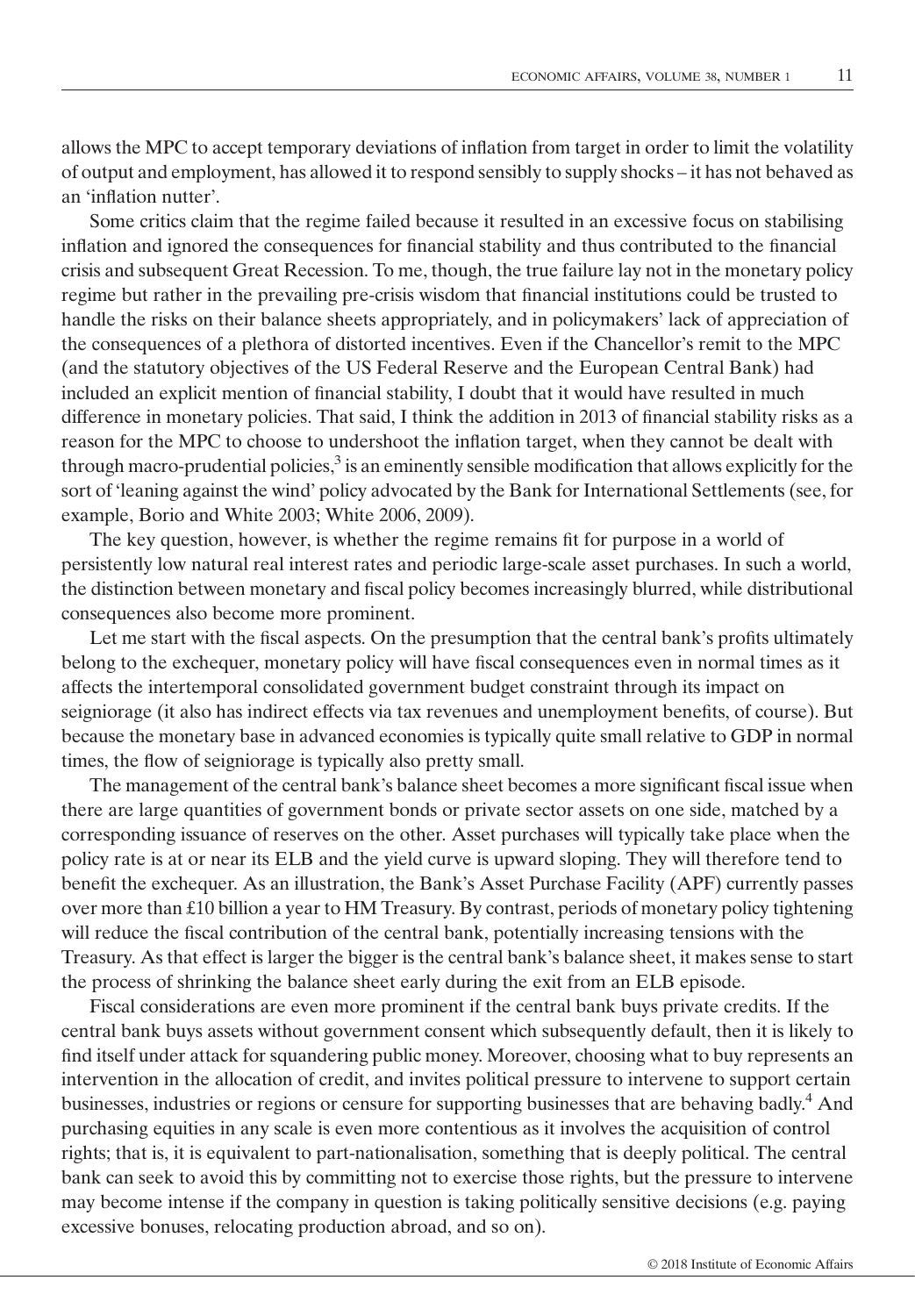For all these reasons, the fiscal authorities need to be represented and to 'own' the fiscal consequences of the central bank's asset purchase decisions. Here, I think, the APF is well designed being an off-balance-sheet vehicle in which the Treasury fully owns the economic interest, even though the MPC decides the quantum of assets to purchase. Moreover, whenever the MPC wants to increase the stock of assets held there is first an exchange of letters with the Chancellor of the Exchequer to solicit his or her consent.

The contrast with the US experience is instructive. There, the Treasury's response to the crisis was somewhat hamstrung by its relationship to Congress. Instead, the Federal Reserve took a range of actions that strayed into fiscal and political territory, relying on the powers granted to it under Section 13(3) of the Federal Reserve Act, which allow it to use its instruments as it sees fit in 'unusual and exigent circumstances'. However, there is a significant body of opinion on Capitol Hill, especially within the Republican Party, which holds that the Fed went too far in its actions, resulting in subsequent moves to limit the Fed's powers and to increase its accountability.

What about distributional concerns? While the distributional consequences of asset purchases are, to a large extent, just a reflection of the underlying real equilibrium, that will not insulate the central bank from political and popular pressure to pursue alternative policies, exemplified by Theresa May's remarks in her first party conference speech as Prime Minister.<sup>5</sup> That invites the question of whether the mandate for the MPC should be modified to include distributional considerations explicitly as a legitimate reason for missing the inflation target, alongside the accommodation of cost shocks and financial stability concerns.

I confess such an extension would worry me greatly. It is one thing for the MPC to use its 'constrained discretion' to limit the volatility in employment in the face of supply or cost shocks. It is quite another for the MPC to choose to refrain from cutting interest rates or undertaking asset purchases in order to protect one segment of society at the expense of another. That goes to the heart of what politics is about and such decisions should not be left to technocrats. If the government of the day is unhappy about the 'bad side effects' of the monetary policies necessary to maintain macroeconomic stability, then it seems more appropriate for them to take appropriate mitigating fiscal action instead. And, in extremis, if a government was set upon the need for a different monetary policy, it would be better to do it openly by invoking the override clause in the MPC arrangements, thus making explicit that it is the decision of elected politicians, not technocratic central bankers.

#### Financial stability

I cannot finish without also saying a few words on the maintenance of financial stability. Central banks, with their ability to supply unlimited amounts of the ultimate settlement asset, have long held a key role in responding to financial panics. The financial crisis saw substantial innovation in lending facilities of the major central banks, providing emergency funds for longer against broader collateral and to a wider range of counterparties. As far as the Bank of England is concerned, the ability of banks to pre-post collateral, including raw loans, means that they have more certainty about the credit that will available to them in the event of an emergency and at what price. That seems to me a great improvement on the pre-crisis arrangements with their 'constructive ambiguity'.

Central bank lending is invariably made against collateral and usually applies significant haircuts. Consequently, the associated risk to the exchequer is low. At times, however, the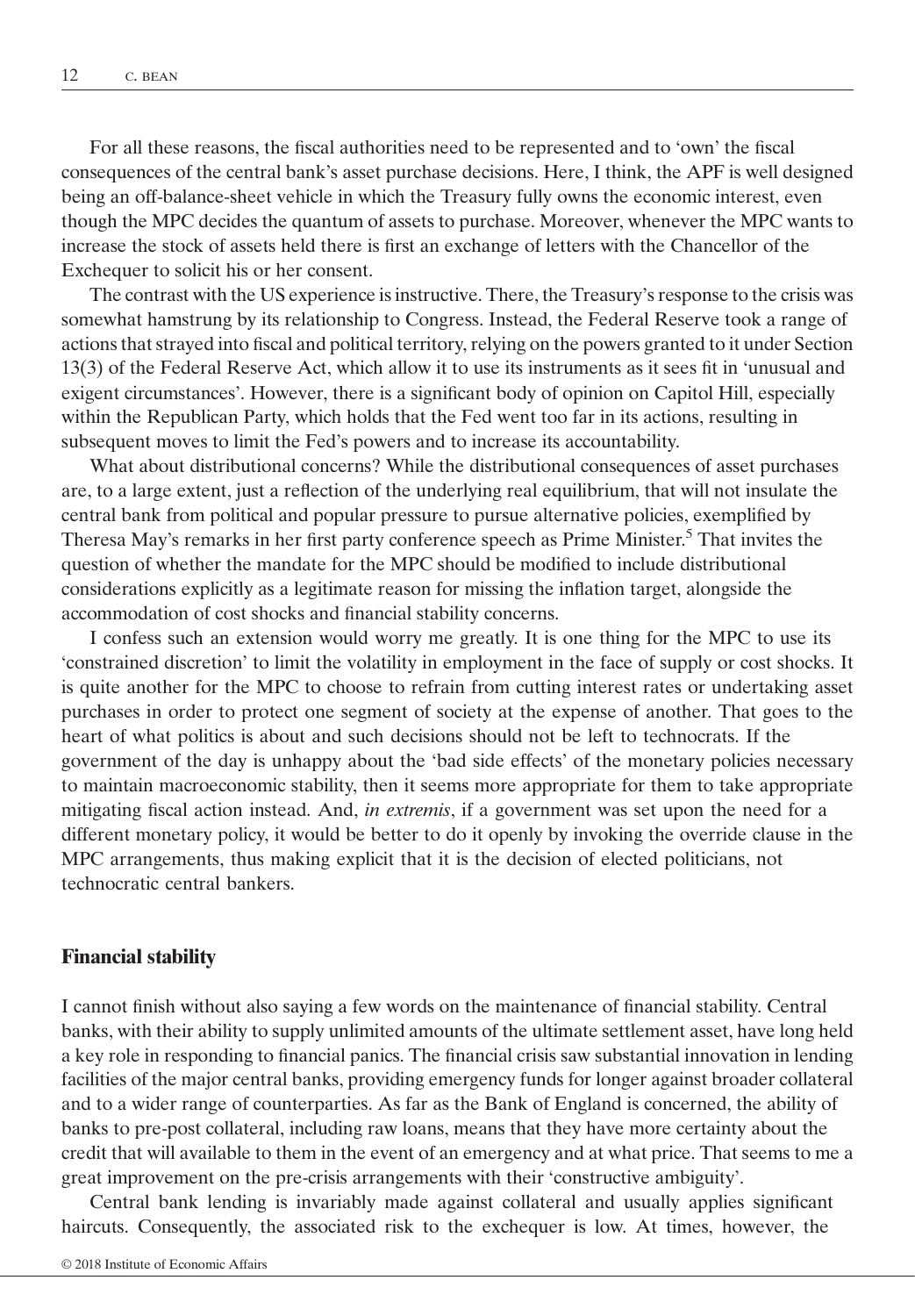implied risk to the public finances will be non-negligible, so it is appropriate that the fiscal authorities are not only alerted but in the lead if significant sums of public money are put at risk. So the protocol that requires the Governor to alert the Chancellor (as well as the Chair of the Treasury Committee) at the earliest possible opportunity seems to me entirely right and proper.

The more novel development since the financial crisis, however, is the increased reliance on macro-prudential policies that seek to head off financial stability risks pre-emptively. And a continuation of the unusually low natural safe rate of interest is likely to be conducive to further episodes of financial instability, as savers and investors are encouraged into riskier assets into order to generate higher returns. Moreover, such a 'search for yield' becomes particularly dangerous when combined with leverage. Property – both commercial and residential – represents a particularly vulnerable asset class, as we know that leveraged real-estate booms have often been the precursor of financial crises (see e.g. Jordà et al. 2016).

I do not want to say very much today about the kit in the macro-prudential tool box, other than to caution that we should be careful not to expect too much. We have relatively little experience in deploying such policies and they may turn out to have only limited traction, especially in periods of 'irrational exuberance' when financial institutions are likely to be strongly motivated to seek ways to circumvent them. For that reason, we should see macro-prudential policies as a complement to, rather than a substitute for, the post-crisis regulatory actions seeking to increase the robustness of the financial system.

A few words on the institutional framework for macro-prudential policy are, though, appropriate, as the case for delegation is weaker – or at least more complex – than for monetary policy. Returning to the three criteria I discussed earlier, there is certainly a good reason for delegating macroprudential policy to an independent agent. There are high technical demands placed on decision makers. And during the boom phase of a financial cycle, risks tend to appear low and financial institutions and investors are prone to claiming that 'this time is different'; it takes a very determined government to take the punch bowl away just as the party is getting lively, especially if an election is in the offing. That much is similar to monetary policy.

The other criteria for effective and legitimate delegation are, though, more debatable. The objective of macro-prudential policy is to limit the build-up of systemic financial risks but – at present, at least – there is no accepted and continuously observed indicator of systemic risks analogous to the monetary policy objective of inflation. While the Financial Policy Committee (FPC), for instance, employs a dashboard of indicators to explain their decisions, there is often likely to be room for disagreement on whether action is necessary or not. This disagreement is likely to become more pronounced during the upswing of a financial cycle. Effective monitoring and accountability are more elusive. Finally, some macro-prudential actions – such as limiting the availability of high loan-toincome or loan-to-value mortgages – impinge on clearly identifiable sections of the electorate. Consequently they are likely to prove contentious unless there is clear public support for the delegation of such powers.

Balls et al. (2016) suggest that a solution to this lies in introducing an additional layer of political oversight in order to bolster political legitimacy, while retaining operational independence. The open question is whether at the same time that creates a back door through which the time-consistency problem that delegation is meant to solve can re-enter. In any case, I expect debate to continue not only on the technical aspects of macro-prudential policies but also on the most appropriate governance arrangements.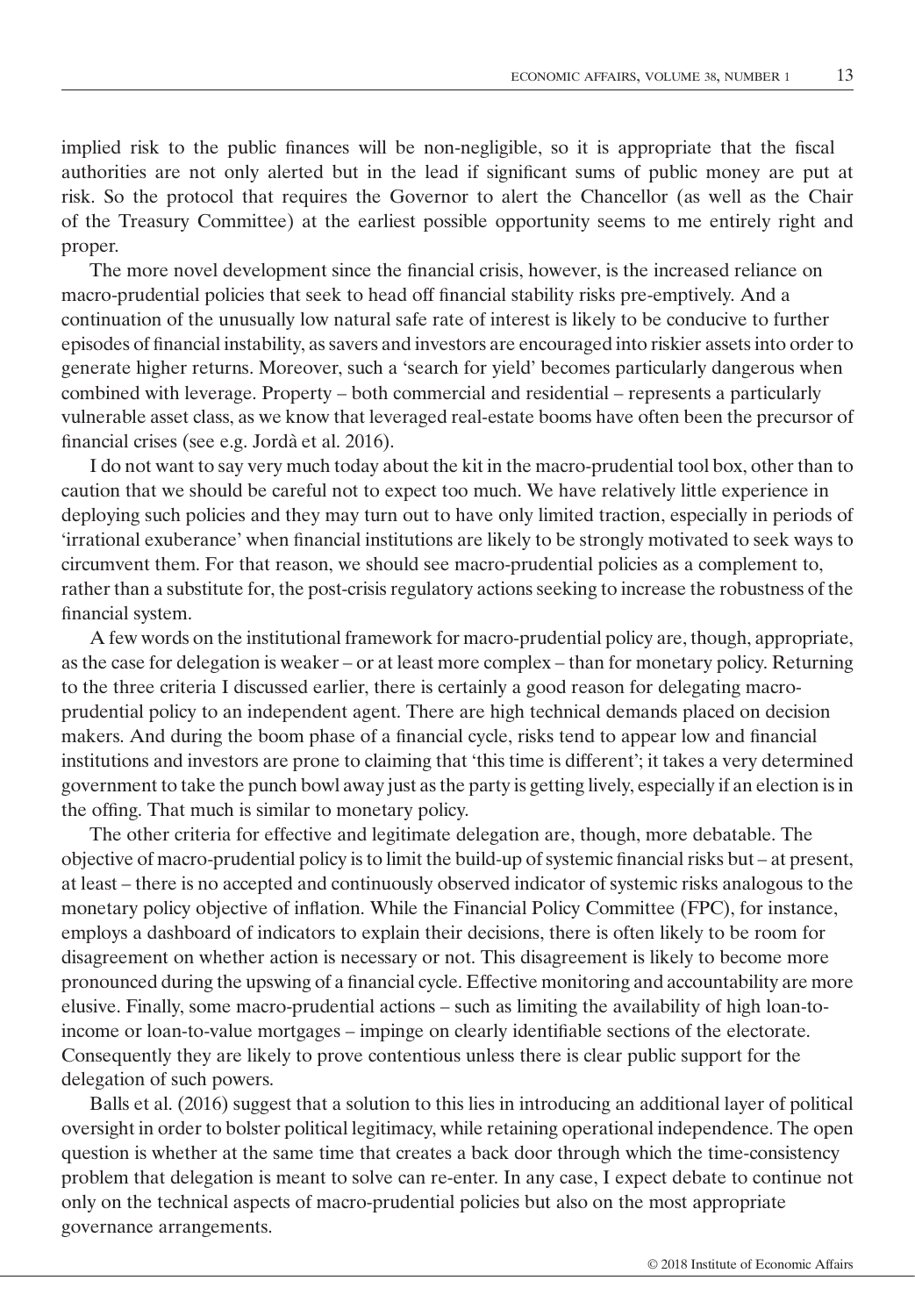#### Concluding remarks

Central banks, including the Bank of England, have come a long way in the past quarter of a century. During the NICE decade, it looked like we might have finally hit upon a successful and durable monetary framework. But the economic environment has looked considerably more challenging since the financial crisis and the ensuing Great Recession, necessitating innovative responses in both the monetary and financial policy spheres. Looking ahead, there are reasons to expect the natural rate of interest to recover somewhat, as the present bulge of middle-aged around the world passes through into retirement, and new technologies stimulate a renewed demand for funds to invest. But so long as the persistently low natural real rate of interest lasts, policy rates are likely to continue to be constrained from time to time. And that means unusual central bank policies, such as large-scale asset purchases, need to remain an option on the table.

Those unusual policies have also led central banks into territory that falls more naturally into the political domain. The line between monetary and fiscal policies has become more blurred. And persistently low interest rates and the asset-price effects of QE have focussed attention on the distributional consequences of monetary policy. Handling the resulting tensions so as to retain the benefits of delegation, while maintaining democratic legitimacy, represents a challenge. My guess is that the present monetary policy framework remains broadly fit for purpose and will prove up to that challenge. But the framework for macro-prudential policy is yet to be tested in anger.

#### **Notes**

- 1. Woodford has suggested that the path under commitment could be approximated by instructing the central bank to pursue a target for the level of prices or nominal income rather than inflation, so that any shortfall during the emergency period has to be subsequently made up. But all this does is to relocate the time-inconsistency problem to the setting of the target, which can always be changed ex post. It therefore fails to provide a convincing solution.
- 2. Note that this is at variance with the popular perception that QE has penalised pensioners by lowering annuity rates. Extant pensioners are, of course, unaffected, while those about to retire are subject to an offsetting revaluation of their assets.
- 3. 'Circumstances may also arise in which attempts to keep inflation at the inflation target could exacerbate the development of imbalances that the FPC may judge to represent a potential risk to financial stability. The FPC's macroprudential tools are the first line of defence against such risks, but in these circumstances the MPC may wish to allow inflation to deviate from the target temporarily, consistent with its need to have regard to the policy actions of the FPC' (Hammond 2017).
- 4. A mild example of this arose in 2016 after the Bank of England announced that the expansion of the APF to include purchases of certain high-quality corporate debt as well as gilts. As it happened, the list of eligible companies included Apple, who had just been the subject of a damning tax judgement by the European Commission, exposing the Bank to criticism for supporting a company indulging in excessive tax avoidance.
- 5. 'While monetary policy with super-low interest rates and quantitative easing provided the necessary emergency medicine after the financial crash, we have to acknowledge there have been some bad side effects. People with assets have got richer. People without them have suffered. People with mortgages have found their debts cheaper. People with savings have found themselves poorer. A change has got to come' (May 2016).

### References

- Balls, E., J. Howat, and A. Stansbury (2016) Central Bank Independence Revisited: After the Financial Crisis, What Should a Model Central Bank Look Like? M-RCBG Associate Working Paper No. 67. Cambridge, MA: Mossavar-Rahmani Center for Business and Government, Harvard University.
- Bernanke, B. S. (2002)'Deflation: Making Sure "It" Doesn't Happen Here.' Remarks at the National Economists Club, 21 November, Washington, DC.<http://www.federalreserve.gov/boardDocs/speeches/2002/20021121/default.htm> (accessed 1 December 2017).
- Bernanke, B. S. (2005) 'The Global Saving Glut and the U.S. Current Account Deficit', Remarks at the Sandridge Lecture, 10 March, Virginia Association of Economists, Richmond, VA.